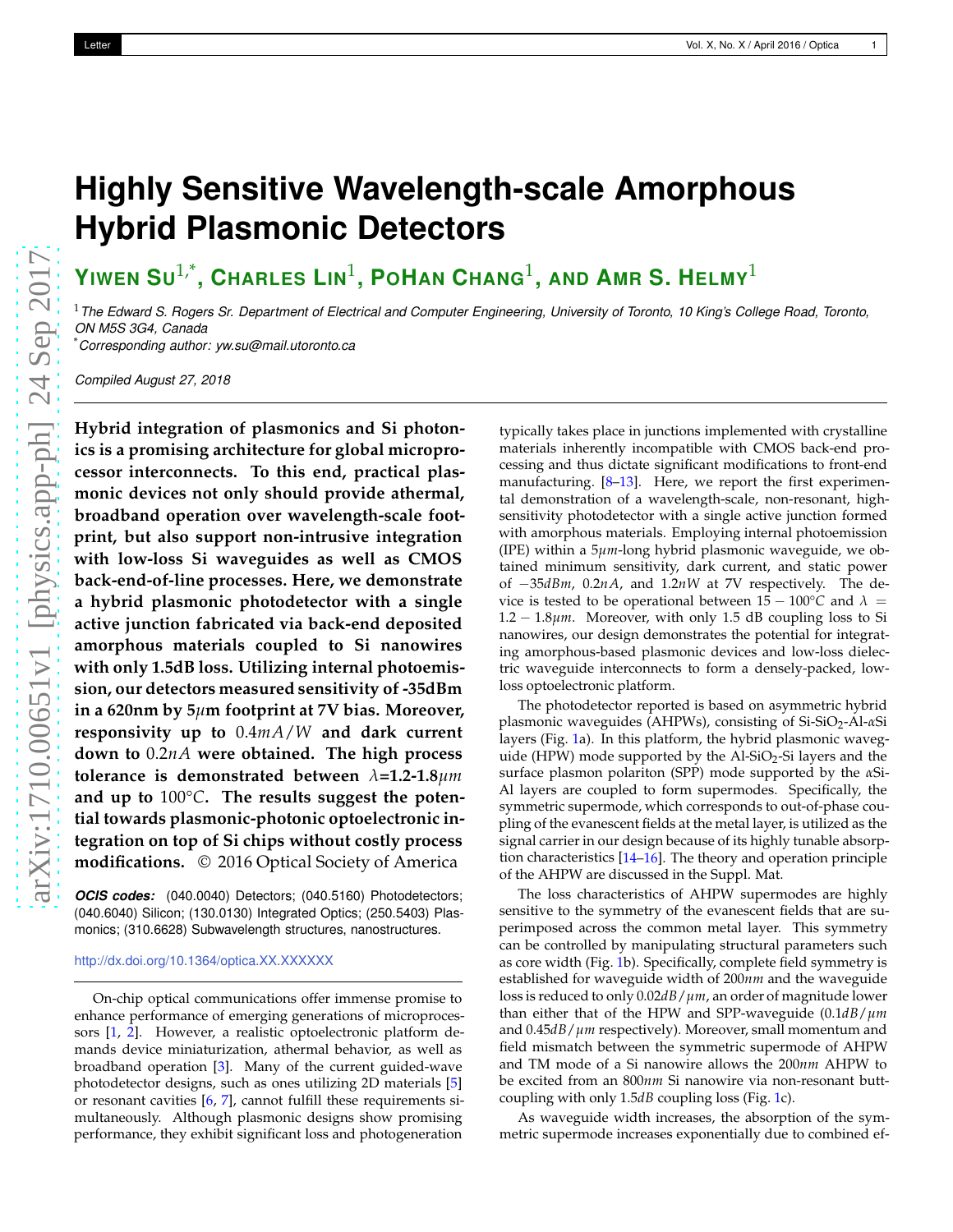<span id="page-1-0"></span>

**Fig. 1.** (a) Schematic of the AHPW and field profile of its symmetric supermode. Light is primarily confined at the *α*Si-Al interface, leading to enhanced light-matter interaction for IPE at the *α*Si-Al interface. (b) Waveguide absorption as a function of waveguide width and wavelength. The waveguide platform is versatile as it is capable of supporting low insertion loss (width of 200*nm*) as well as significant absorption (width of 620*nm*) under the same fabrication process. (c) Direct endfire excitation of the AHPW via TM-polarized light from a Si nanowire with 220*nm*-thickness and 800*nm*-width with a coupling loss of only 1.5*dB*.

<span id="page-1-1"></span>

**Fig. 2.** (a) Schematic and (b) SEM of the AHPW photodetector. The layer thicknesses are indicated in Fig. 1a. A 500*nm*-long taper is utilized to link between the AHPW coupler and photodetector sections, which have width of 200*nm* and 620*nm* respectively. The cut-through view of contact fingers shows two reverse biased Schottky junctions in MSM configuration separated by the *α*Si layer. Micron-sized collector contacts are deposited on fingers extending away from the AHPW core to minimize scattering of the optical mode.

fects of field symmetry breaking and modal evolution asymmetry (see Suppl. Mat.). For  $\lambda = 1.55 \mu m$ , the absorption loss peaks at 1.0*dB*/*µm* at a width of 620*nm*. Thus, without modifying the vertical dimensions or materials, an AHPW can be engineered to serve either as a long-range propagating passive component that interfaces efficiently with silicon photonics or a highly absorptive active device such as photodetector. This is achieved with only a 10*nm*-thin metal layer, thus heavily alleviating the loss of photocarrier energy due to scattering in the metal.

Fig. [2a](#page-1-1) illustrates the schematic and biasing of a AHPW

<span id="page-1-2"></span>

**Fig. 3.** (a) Energy band diagram for an active MSM junction with *α*Si gap (*Ls*) of 185*nm* when not biased, where Φ*Bn*<sup>0</sup> = 0.54 eV and  $\Phi_{Bv0}$  = 0.58 eV are the intrinsic electron and hole barrier heights. (b) Energy band diagram for the same junction when biased at or above flatband voltage (*VFB*), computed to be 0.3V for a moderate doping concentration of 1016*cm*−<sup>3</sup> . ∆Φ*Bn* and ∆Φ*Bp* are the barrier height reductions due to image force lowering effect at  $V > V_{FB}$ . *J<sub>n</sub>* and *J<sub>p</sub>* are the dark current density contributions from electron and hole injection respectively. (c) Computed dark current, responsivity, and (d) minimum sensitivity for a 10*µm* long AHPW photodetector with 90% absorption. See Suppl. Mat. for detailed modeling.

travelling-wave photodetector that has CMOS-compatible amorphous Si top layer. A 500*nm*-long taper is utilized to link between the AHPW coupler and photodetector sections, which have width of 200*nm* and 620*nm* respectively. The photodetection is based on IPE (see Suppl. Mat. for details of the mechanism and model). The *α*Si-Al interface is utilized to support both the SPP portion of the AHPW and to serve as the Schottky junction emitter for the IPE mechanism. With the addition of an Al collector on the opposite side of the *α*Si layer, the junctions form a metal-semiconductor-metal (MSM) device in the vertical direction and consist of two back-to-back Schottky junctions separated by the *α*Si thickness [\[17](#page-3-10)]. Micron-sized collector contacts are deposited away from the AHPW core to minimize the junction area and hence dark currents, as well as reduce optical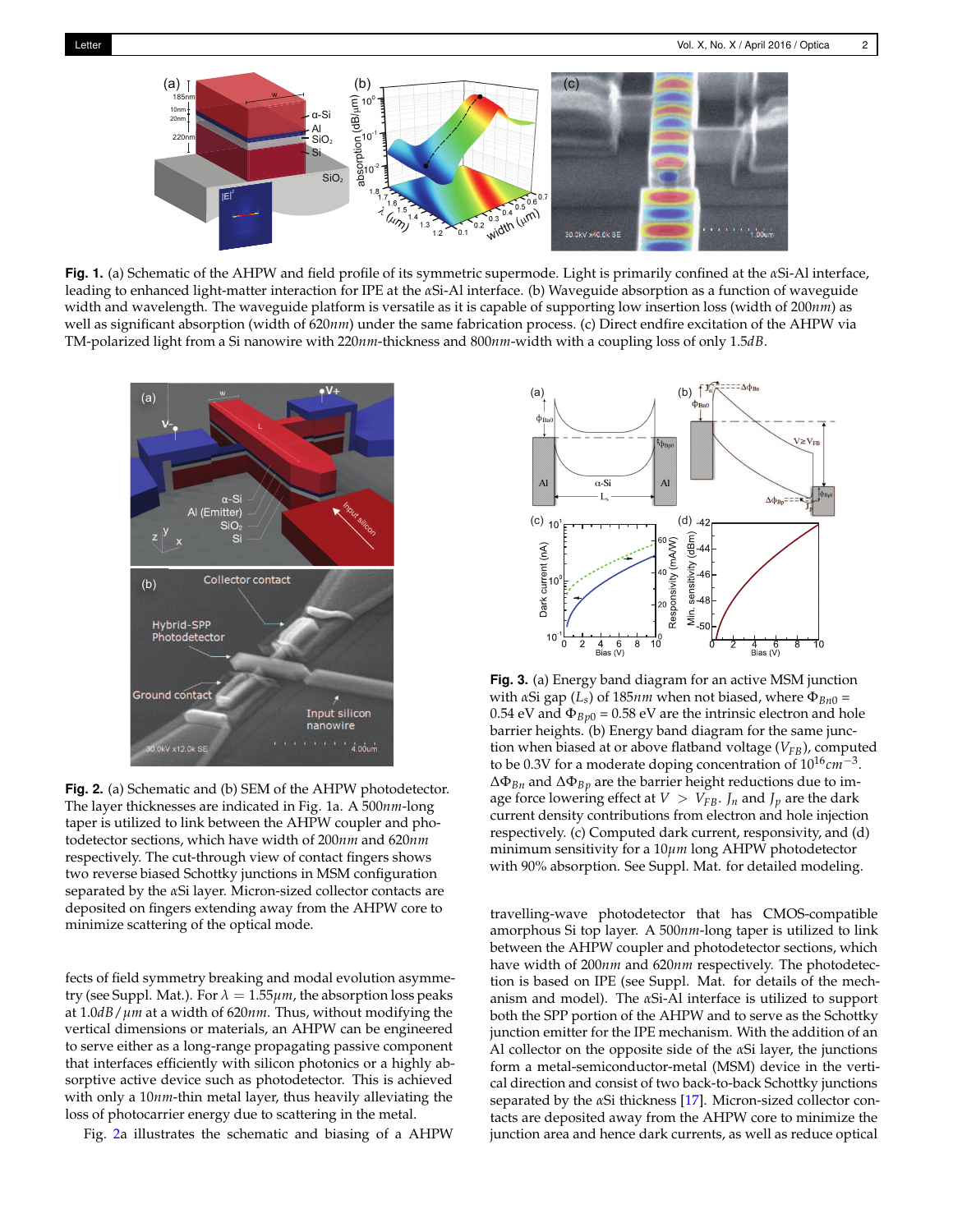mode scattering.

The energy band diagrams of the Al-*α*Si-Al junction at unbiased thermal equilibrium state and at flatband voltage are shown in Fig. [3a](#page-1-2) and [3b](#page-1-2) respectively. The Schottky barrier heights for Al/Si junctions are assumed to be  $\Phi_{Bn0} = 0.54eV$ and  $\Phi_{Bp0} = 0.58eV$  [\[18\]](#page-3-11). As the SPP mode propagates, energy is dissipated and absorbed into the lossy Al layer along the waveguide. The absorbed photons with energy h*ν* higher than the barriers height have a probability to cross into the *α*Si layer. In the unbiased case, no appreciable current flow can be generated due to the built-in potential of the collector junction impeding photogenerated carriers to cross to the opposite terminal. As external bias is increased to the flatband condition, the depletion width extends throughout the thickness of the *α*Si layer, allowing photocurrent carriers to be swept rapidly from the emitter to the collector. Applying further bias reduces the effective barrier height due to image force lowering effect, which increases both detector responsivity and dark currents.

The responsivity, dark current, and minimum sensitivity of a 10*µm*-long AHPW photodetector with 90% absorption are plotted in Fig. [3c](#page-1-2) and [3d](#page-1-2). The collector contact junction areas are designed to be  $1 \times 1 \mu m^2$  and in order to utilize the lower nbarrier for carrier emission, the 10*nm*-thick Al emitter is biased at a negative potential with respect to the collector on top. With an absorption of 1.0*dB*/*µm* for the symmetric supermode, responsivity of 30*mA*/*W* can be achieved under 2*V*. The dark current density is on the order of  $1nA/\mu m^2$  and the minimum theoretical sensitivity of the detector can reach −50*dBm*.

The fabricated AHPW photodetector is shown in Fig. [2b](#page-1-1). The bottom Si layer is crystalline since standard Si-on-insulator wafers were utilized for proof-of-concept. However, the active junction is entirely implemented via sputtered Al and *α*Si. Using the cut-back method, the coupling efficiency from an input Si nanowire into the AHPW photodetector is measured to be 70%. The measured responsivities and dark currents at *λ* = 1550 nm are plotted in Fig. [4a](#page-2-0) and [4b](#page-2-0) for detector lengths of 5 − 20*µm*. While the metrics obtained from simulations assumed a 10*µm*-long device for 90% absorption, in our experiments it was found that a 5*µm* photodetector can report responsivity as high as 5.0*mA*/*W* in the tested voltage bias ranging from 6 to 15*V* at room temperature. The data for below 5V are not shown since the measured current falls below the detectable level of the instruments. However, the lower responsivity compared to theory can be attributed to the recombination of photocarriers in dangling bonds of the *α*Si, which was not accounted for in our model, and insufficient doping of the *α*Si, as evident in the high voltage required to observe photodetection at biases above 6*V* and lack of a sharp flatband response. However, when evaluating the photodetector using minimum sensitivity, a metric that accounts for the trade-off between detector responsivity and dark current and measures the minimum optical power required for detection, we achieve −32*dBm* at room temperature due to extremely low dark currents down to 0.2*nA*. The quiescent power consumption of the device is therefore 1.2*nW*. Similar responsitivies are obtained for longer detector lengths, but dark currents become significantly higher due to thermionic emission from increased active junction areas. This suggests that the plasmonic mode is highly absorptive and coupled light is absorbed within the first few microns. Note that dark current for longer junctions are similar, attributed to nonuniform formation of Schottky junctions which are known to be difficult to control, as well as contact pad resistance changes due to probing damage.

<span id="page-2-0"></span>

**Fig. 4.** (a) Measured responsivities and (b) dark currents for photodetector lengths of 5 − 20*µm* at room temperature. (c) Measured photocurrents and dark currents for 10*µm*-long detectors at 60°*C* and 100°*C*, normalized with respect to room temperature. The sensitivity improves with temperature as the increase in photogeneration is more dominant than dark currents. (d) Measured photocurrents as a function of wavelength, normalized to photogeneration at  $\lambda = 1550$ *nm* and the coupling efficiency from a Si nanowire. The device is only tested up to 1.575*µm* due to equipment limitations but is expected to be operational up to 1.8*µm* based on simulation. (e) Frequency response measured between 100*MHz* and 2.5*GHz* fitted to the theoretical RC response, modeled using a  $50\Omega$  load resistance and 8*fF* measured capacitance. However, the upper limit in speed of the current generation of devices is expected to be dictated by carrier transit time.

The photodetector performance at elevated temperature is displayed in Fig. [4c](#page-2-0). The devices have been tested between 15 − 100°*C*, the maximum range of our instruments. While an increase in dark currents typical of thermionic emission is observed, the devices also display an increase in photocurrents as a result of the Schottky barrier height reduction in *α*Si as temperature increases [\[19\]](#page-3-12). It is observed that dark currents increase by 50% as temperatures are increased to 100°*C* while photocurrents can increase by factors of 2 to 3 at low bias operation. Thus, the effects of barrier height reduction are more dominant for photocarrier generation in the 1550*nm* wavelength regime than it is for dark currents. Overall, the devices are fully functional up to 100°*C* and the sensitivity can be improved to −35*dBm* as temperature increases.

The optical bandwidth of the device is characterized from  $1.1\mu$ *m* to  $1.6\mu$ *m* (Fig. [4d](#page-2-0)). The photocurrents are normalized to the optical power coupling efficiency extracted from reference